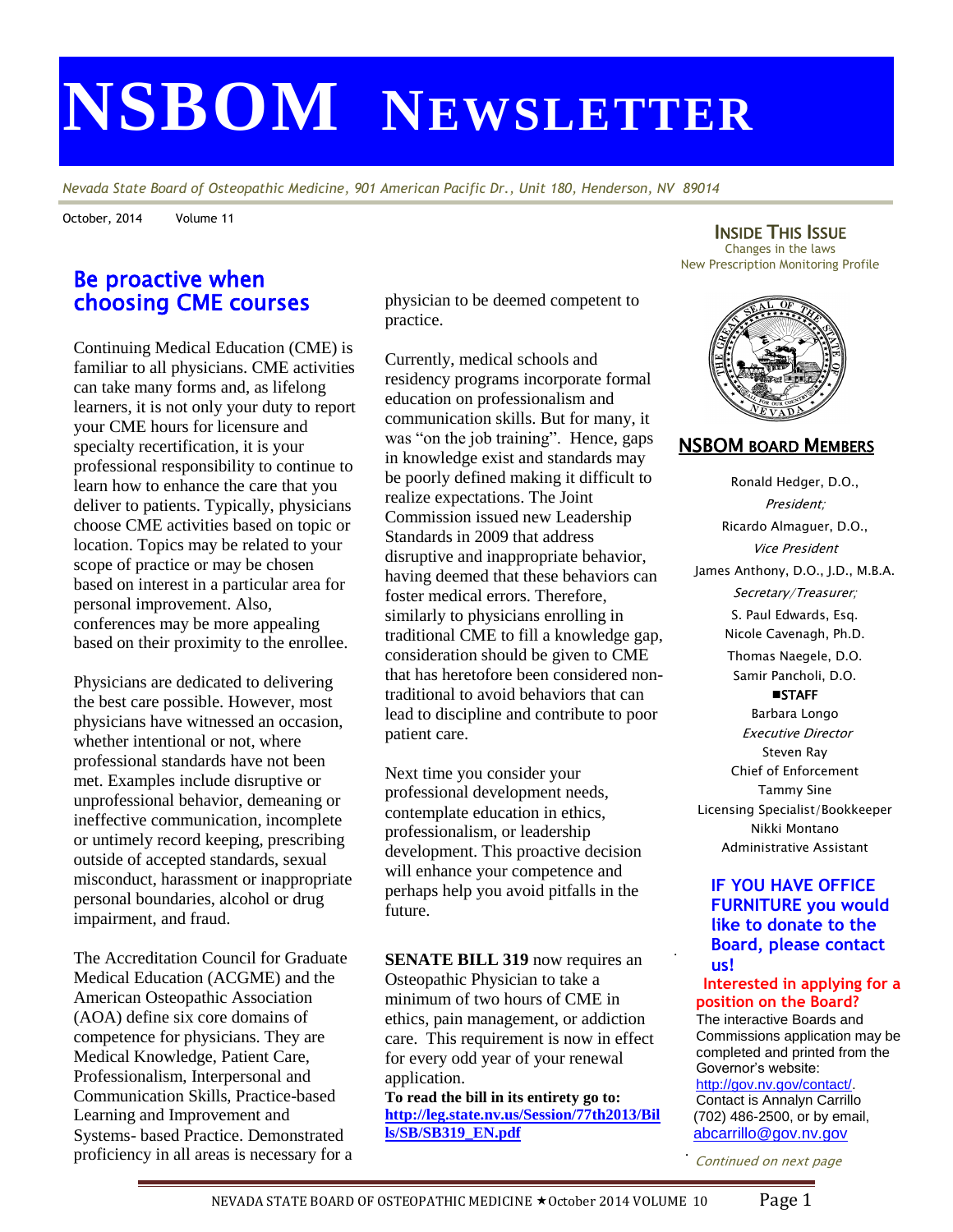## **R040-13 REDUCTION IN SOME RENEWAL FEES –APPROVED!**

On March 28, 2014, R040-13 was approved by the Legislature. The Regulation includes reducing renewal fees for Osteopaths from \$500 to \$450 and for Physician Assistants from \$400 to \$250 beginning in the 2015 renewal period.

The approved Regulation also removes the requirement for new Physician Assistant applications to go through the Federation Credentials Verification Service so that the verification will be performed by the Board staff. This will speed up the process for licensing Pass. To read this regulation in its entirety go to: [www.bom.nv.gov](http://www.bom.nv.gov/) Laws and Regulations – Adopted Regs.

#### REMINDER…

**Physician assistants must be licensed with the Osteopathic Board in order to be supervised by an Osteopathic Physician. You can contact the Board to confirm the PA is licensed and in good standing All physician assistants and/or APRNs and their supervising physicians MUST sign a supervising agreement form and mail it into the Board office. REMEMBER YOU MUST NOTIFY THE BOARD IN WRITING WITHIN 10 DAYS OF TERMINATING AN AGREEMENT WITH A PA or APRN.**

#### **2014 BOARD MEETING SCHEDULE**

| SLNEV<br>u     |    |  |  |
|----------------|----|--|--|
| January        | 14 |  |  |
| February       | 11 |  |  |
| March          | 11 |  |  |
| April          | 8  |  |  |
| May            | 13 |  |  |
| June           | 10 |  |  |
| August         | 12 |  |  |
| September      | g  |  |  |
| <b>October</b> | 14 |  |  |
| November 18    |    |  |  |
| December       | g  |  |  |

**ALL MEETINGS ARE HELD AT THE BOARD OFFICE AT 6:00p.m. UNLESS OTHERWISE STATED**

**\_\_\_\_\_\_\_\_\_\_\_\_\_\_\_\_\_\_\_\_\_\_\_\_**

#### **REMINDER: CME REQUIREMENTS**

DO's need proof of 35 credits with 10 of them AOA category 1A or AMA category 1**.** Pass need 20 hours of CME. **CMEs must be taken in the calendar year January 1, 2014 thru December 31, 2014. If you are included in the 33% CME audit, your renewal reminder will be stamped "**CME PROOF REQUIRED". **CME proof must be received before your license renewal is approved and your licensee card is mailed.**

Check out the following stats pertaining to NSBOM's **licensees** per fiscal year (July 1 through June  $30<sup>th</sup>$ :



| <b>Discipline</b>          | 2011 | 2012     | 2013 |    |
|----------------------------|------|----------|------|----|
| Settlements                | 15   |          |      |    |
| <b>Hearings</b>            |      |          |      |    |
| License Surrender          |      | 0        |      |    |
| License Suspension         | 3    |          |      |    |
| License Denial             |      |          |      |    |
| Public Reprimands          |      | $^{(1)}$ |      |    |
| Private Letters of Warning | 26   | 9        | 26   | 23 |
| Probation                  |      | 3        |      |    |
| <b>License Revocation</b>  |      |          |      |    |

## **REMINDER -WHAT YOU NEED TO KNOW… 2013 Legislation that Affects You**

#### **Assembly Bill 456**

Effective January 1, 2014, **all healthcare professionals must wear a name tag** indicating their specific licensure or certification while providing health care services other than sterile procedures in a health care facility. All health care professionals are required to identify their type of license or certification when communicating to current and prospective patients, in advertisements, and when posting credentials at all practice sites. **To read the bill in its entirety go to: [http://www.leg.state.nv.us/Session/77th2013/Bills/AB/AB456\\_EN.pdf](http://www.leg.state.nv.us/Session/77th2013/Bills/AB/AB456_EN.pdf)**

#### **Senate Bill 21**

 Effective with this Board's 2015 licensure renewal cycle, **all Nevada licensees will be required to indicate if they have or do not have a Nevada State Business license. This only need be reported if the business license is in YOUR NAME.** The Board is required to generate a report for the State Controller to assist in the collection of debts owed to the State. **The Board will begin collecting this information on the renewal forms for the 2015 renewal period.** The Board is required to submit its report to the State by February 1, 2015.

**To read the bill in its entirety go to: [http://www.leg.state.nv.us/Session/77th2013/Bills/SB/SB21\\_EN.pdf](http://www.leg.state.nv.us/Session/77th2013/Bills/SB/SB21_EN.pdf)**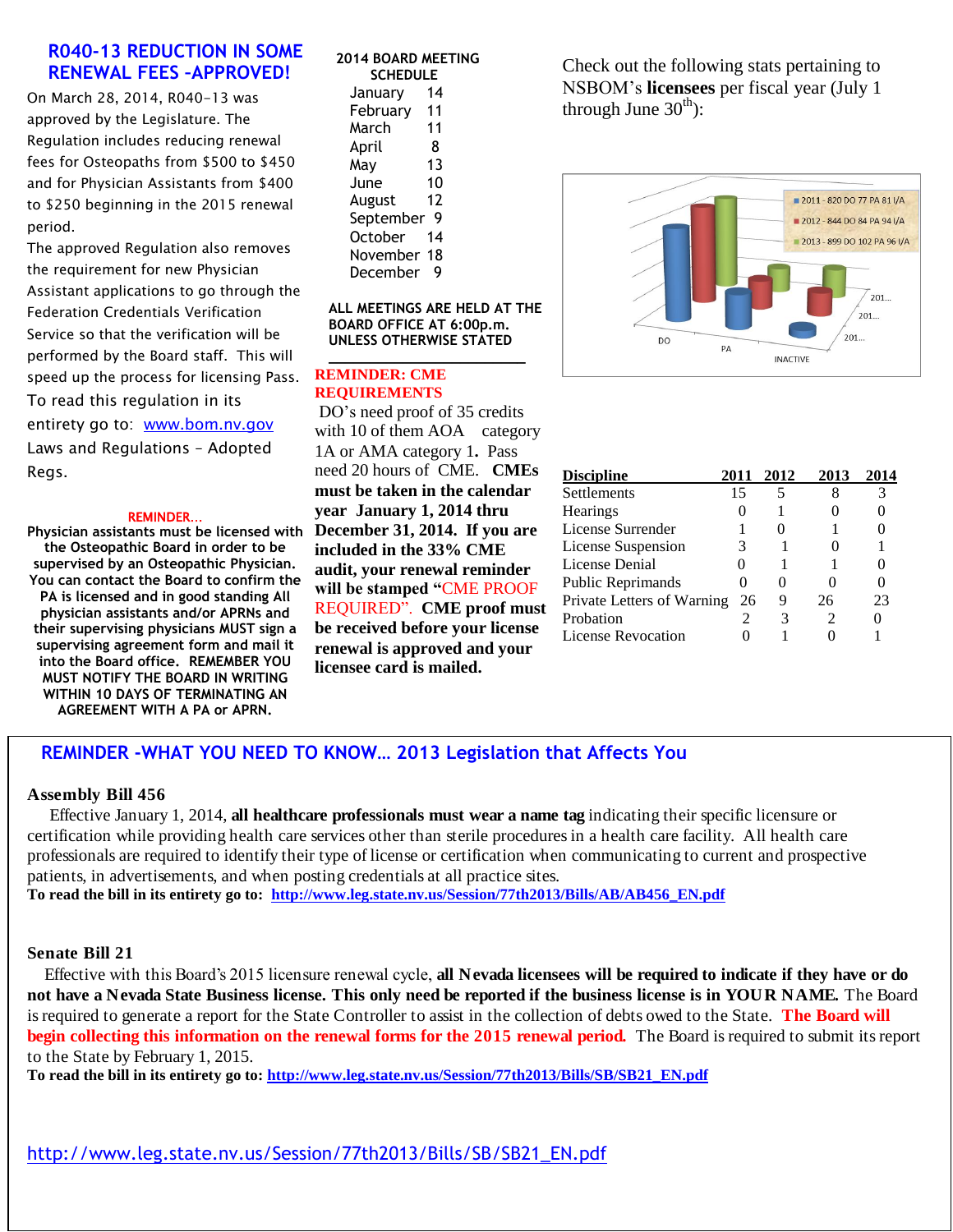### **NEVADA STATE BOARD OF OSTEOPATHIC MEDICINE: STATEMENT OF POLICY REGARDING MEDICAL MARIJUANA AND OSTEOPATHIC PHYSICIANS APPROVED SEPTEMBER 9, 2014**

The Nevada State Board of Osteopathic Medicine has received inquiries related to various issues that arise as a result of Nevada's medical marijuana laws (Nevada Revised Statutes chapter 453A). The Board intends this document to answer and address the presently foreseeable issues related to medical marijuana and Nevada's osteopathic physicians and physician assistants.

## **1. An Osteopathic Physician's Personal Involvement With Medical Marijuana**

(a) The Board cannot discipline an osteopathic physician or a physician assistant who uses medical marijuana in accordance with the provisions of Nevada law.<sup>1</sup>

(b) The Board may not discipline an osteopathic physician or a physician assistant who acts as the designated primary caregiver for another person who uses medical marijuana in accordance with the provisions of Nevada  $law<sup>1</sup>$ 

(c) The Board declines to opine whether an ownership interest implicates the federal Stark law or similar provisions of state or federal law related to physician ownership in certain types of medical facilities.

(d) Any osteopathic physician or physician assistant who desires to use medical marijuana or to serve as a primary caregiver for another person who desires to use medical marijuana or who desires to own an interest in a marijuana dispensary, a marijuana establishment, or cultivation facility is strongly advised to familiarize himself or herself with the provisions of NRS chapter 453A and LCB File No. R004-14 (regulations related to medical marijuana) and NRS  $633.111(3)$  and NRS  $633.131(f)(2)$ 

and (h) (Osteopathic Practice Act provisions related to practicing while under the influence of controlled substances).

(e) Medical marijuana may not be used in any public place or in any "place open to the public or exposed to public view."<sup>1</sup> Though there is not interpretation at this time as to what constitutes a "place open to the public," an osteopathic physician's office or practice location might be considered such a place, and so an osteopathic physician or physician assistant should consult with his or her private legal counsel as to the advisability of using medical marijuana at his or her office or practice location.

(f) An osteopathic physician is advised not to practice osteopathic medicine under the influence of medical marijuana since such conduct may constitute "professional incompetence" as defined in NRS 633.111(3) and "unprofessional conduct" as defined in NRS  $\overline{633.131(f)(2)}$  and (h).

(g) As an employer, an osteopathic physician has an obligation to reasonably accommodate the use of medical marijuana by his or her employees under certain circumstances and conditions.<sup>1</sup>

(h) Marijuana remains a Schedule I controlled substance under federal law so an osteopathic physician or physician assistant could be subject to federal criminal arrest and prosecution for activities that might be lawful under Nevada state law. Any such federal criminal action might affect the ability to retain a DEA registration number of an osteopathic physician or physician assistant, which might thereafter detrimentally affect the practice of an osteopathic physician or physician assistant. Additionally, a federal criminal conviction could serve as the basis for a disciplinary action by the Board.<sup>1</sup>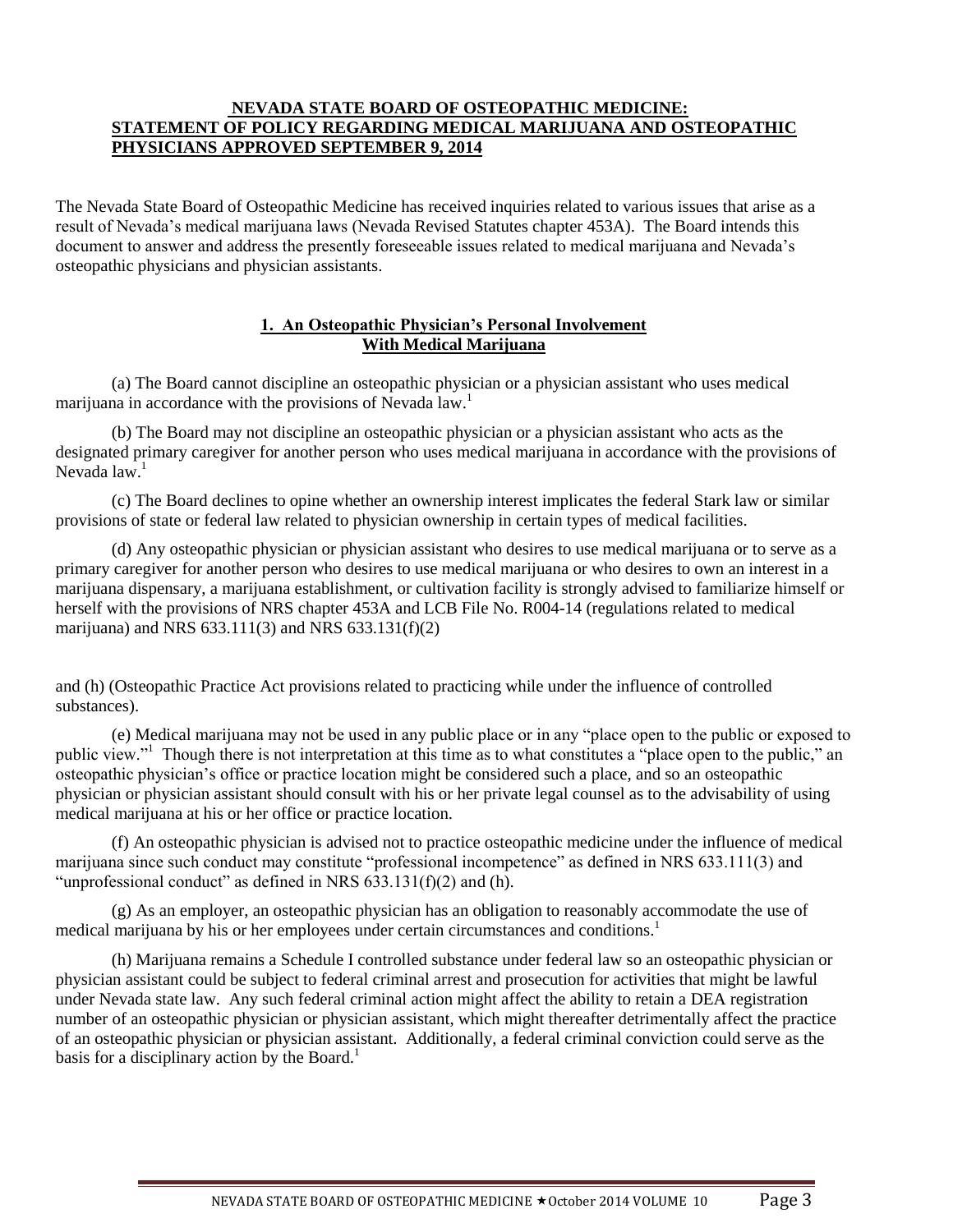## **2. Advising Patients Regarding Medical Marijuana**

(a) Only osteopathic physicians and allopathic physicians qualify as "attending physicians" who may recommend medical marijuana for patients.<sup>1</sup> A physician assistant may not recommend medical marijuana for a patient and must, therefore, refer a patient to an osteopathic physician or allopathic physician.

(b) To qualify as an "attending physician" who may recommend medical marijuana for a patient, an osteopathic physician must: (i) be licensed with the Board, and (ii) have "responsibility for the care and treatment of a person diagnosed with a chronic or debilitating medical condition."<sup>i</sup>

(c) An osteopathic physician must make a patient's recommendation for medical marijuana in writing. The writing must state: (i) that the patient has been diagnosed with a "chronic or debilitating medical condition," (ii) that the medical use of marijuana "may mitigate the symptoms or effects of that condition," and (iii) that the osteopathic physician "has explained the possible risks and benefits of the medical use of marijuana" to the patient.<sup>ii</sup>

(d) As used in Nevada's medical marijuana law, "chronic or debilitating medical condition" means:

- 1. Acquired immune deficiency syndrome;
- 2. Cancer;
- 3. Glaucoma;

4. A medical condition or treatment for a medical condition that produces, for a specific patient, one or more of the following:

(a) Cachexia;

(b) Persistent muscle spasms, including, without limitation, spasms caused by

multiple sclerosis;

- (c) Seizures, including, without limitation, seizures caused by epilepsy;
- (d) Severe nausea; or
- (e) Severe pain; or
- 5. Any other medical condition or treatment for a medical condition that is:

(a) Classified as a chronic or debilitating medication condition by regulation of the

Division; or

(b) Approved as a chronic or debilitating medical condition pursuant to a petition submitted in accordance with NRS 453A.710.

(e) The Board will receive one of the five copies of all application forms from patients for whom an osteopathic physician has recommended the use of medical marijuana to a patient and the Board is thereafter required to verify the osteopathic physician's licensure status and disciplinary history (if any) to the Division.<sup>iii</sup>

(f) The Division of Public and Behavioral Health (Division) will register and track all osteopathic physicians who advice patients to use medical marijuana.<sup>iv</sup> The tracking will include:

(a) The number of patients whom the physician advises that the medical use of marijuana may mitigate the symptoms or effects of the patients' medical conditions;

(b) The chronic or debilitating medical conditions of such patients;

(c) The number of times the physician advises each patient that the medical use of marijuana may mitigate the symptoms or effects of the patient's medical condition;

(d) The number of different chronic or debilitating medical conditions for which the physician advises each patient that the medical use of marijuana may mitigate the symptoms or effects of the patient's medical conditions; and

(e) How frequently the physician advises each patient that the medical use of marijuana may mitigate the symptoms or effects of the patient's medical condition.